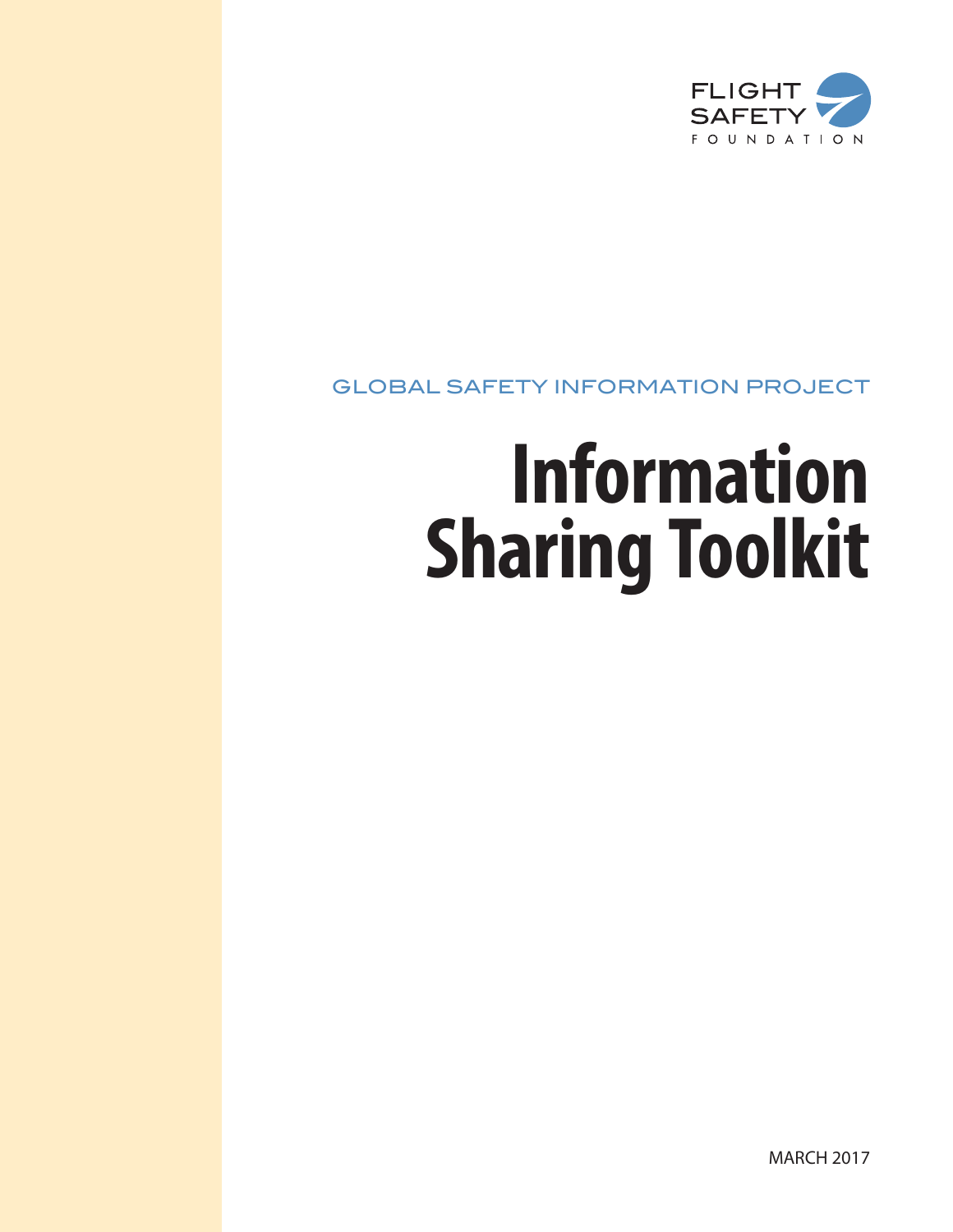

# Global Safety Information Project **Information Sharing Toolkit**

### **Welcome**

hanks for your interest in enhancing aviation safety data collection and processing systems (SDCPS). Information sharing for risk management is now necessary and inevitable. Sharing amplifies what your safety management sy hanks for your interest in enhancing aviation safety data collection and processing systems (SD-CPS). Information sharing for risk management is now necessary and inevitable. Sharing amplifies what your safety management system (SMS) processes alone can achieve in the real-time risk that increase your awareness of risks everywhere.

This toolkit — a product of the Global Safety Information Project (GSIP) — concentrates on best practices of civil aviation authorities and aviation service providers — such as airlines, airports, air navigation service providers (ANSPs) and aviation maintenance and repair organizations — in information sharing. Flight Safety Foundation studied these best practices in 2015–2016 within the Asia and Pacific and Pan America regions. We urge all aviation safety professionals to consider the leading methods of data-derived information sharing to accomplish your own goals and the world's common interest in risk management.

The Foundation first encourages strong SMS processes, then sees information sharing as a critical complementary process in an effective SDCPS. We expect that organizations like yours will continue to set annual objectives, such as specific measurable progress steps on safety performance indicators (SPIs), while collaborating with external counterparts to build robust information-sharing and comparative/benchmarking agreements, policies, procedures and technical platforms for analyzing risk data that will lead to effective mitigations of high-priority risks.

This toolkit also is part of the Foundation's effort to help the aviation industry make the most of SDCPS in the near future, bolstered by the strong safety information protection measures covered in GSIP's companion *Information Protection Toolkit*.

We also believe that beyond commercial air transport, certain underserved aviation industry sectors — for example, business aviation, charter/on-demand air carriers and helicopter operators will benefit from information sharing and that existing practices likely will be translatable/adaptable by the other sectors without reinventing methods or safeguards.

Information sharing by aviation service providers has been increasing steadily within the two regions visited. Globally, subject matter experts say, the commercial aviation sector of the aviation industry could make significant strides by enhancing practical applications of the information sharing component of SDCPS. Aviation service providers already influence, and are influenced by, civil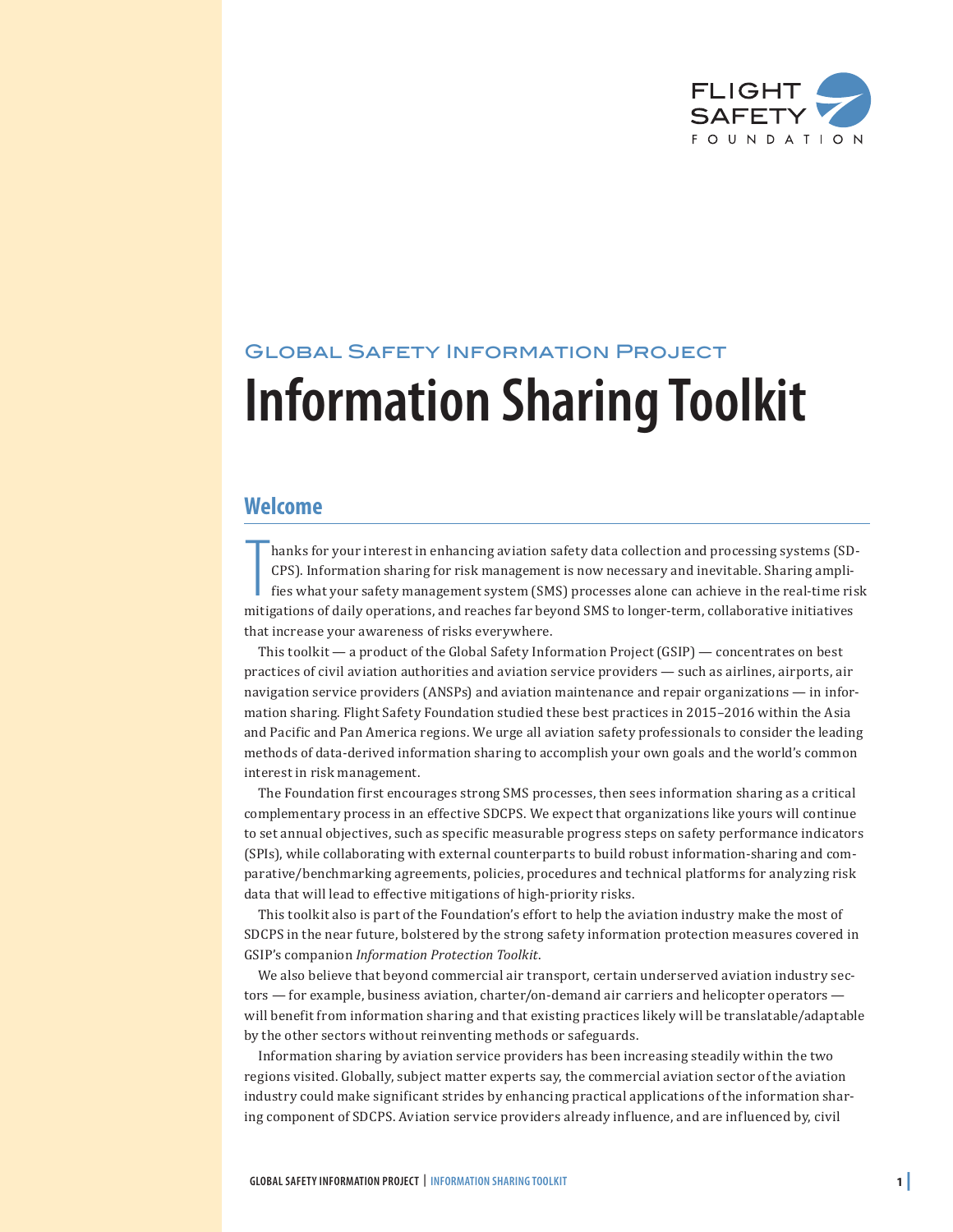aviation authorities, regional aviation safety groups, trade associations, manufacturers and other stakeholder organizations and sectors.

Updates of this toolkit will cover fundamental issues, challenges and solutions in information sharing to help you to identify high-value opportunities and to join initiatives well matched to your risk management priorities.

#### **Toolkit Introduction**

Information sharing is intended to give you a broader perspective on risk, especially to detect hazards that may not be visible through your normal data streams. This practice triggers questions such as: What information should be shared between our airports and our airline? What information should be shared between airlines? What information should be shared among air navigation service providers? What information or data should be contributed by aviation service providers and by regulators to an objective third party for purposes of wider influence and joint analysis efforts?

The International Civil Aviation Organization (ICAO) expects these stakeholders' risk-management opportunities to thrive using standards and recommended practices for information sharing. One relevant recommendation says, "If a State, in the analysis of the information contained in its database, identifies safety matters considered to be of interest to other States, that State should forward such safety information to them as soon as possible." ICAO also says, as part of another recommendation, "Each State should promote the establishment of safety information sharing networks." Similarly, ICAO's Global Aviation Safety Plan positions safety information sharing as a practice meant to expand progressively among states as SPIs evolve, terminology and taxonomies become harmonized and state safety programs meet SDCPS objectives.

The *Information Sharing Toolkit*, partly based on input from focus group participants and subsequent feedback to our proposals from workshop participants, is a response to the participants' strong interest in forming relationships in which peers can benefit from the experiences of others. Like the participants, you may be open to creating/joining processes and venues to boost awareness of realworld examples of aspects such as choosing and analyzing SPIs, setting safety performance targets, using bow-tie diagram–based analyses, and other best practices.

As summarized in the companion *GSIP Toolkits Introduction, Data Collection Toolkit* and *Data Analysis Toolkit,* whether and how you agree to provide and to receive data-derived information may depend on what GSIP proposals call the *intensity level* of your SDCPS at a particular time in relation to peers and to other like-minded stakeholders (see the matrix on page 6).

- As in all GSIP toolkits, this one describes evolution of the aviation industry through the intensity levels. We envision stakeholders self-ranking their GSIP intensity level beginning with the most basic capabilities of an SDCPS. At this first level, information is generally handled and shared by one department or a work group within the organization, and people are assigned to develop the risk mitigations/solutions made within that organization. An SMS will lack effectiveness if the SPIs and the analysis of metrics are not shared with the people who have the ability to directly influence performance.
- At the second (higher) intensity level, your organization may be sharing information for risk management/familiarization across multiple work groups within one organization, or between peer stakeholders. This sharing of both the performance and the improvement actions increases the influence those mitigations exert on other divisions and other organizations.

If you can make a clear case for how your data analysis led to a specific mitigation that proved effective, other stakeholders are likely to adopt that practice or conduct a similar analysis of their operations. Sharing of such results often occurs at aviation safety conferences. Some safety professionals say these are the predominant venues where SMS risk-management interfaces occur. For example, one airline shares information on aircraft damage SPIs. That information also may be tracked by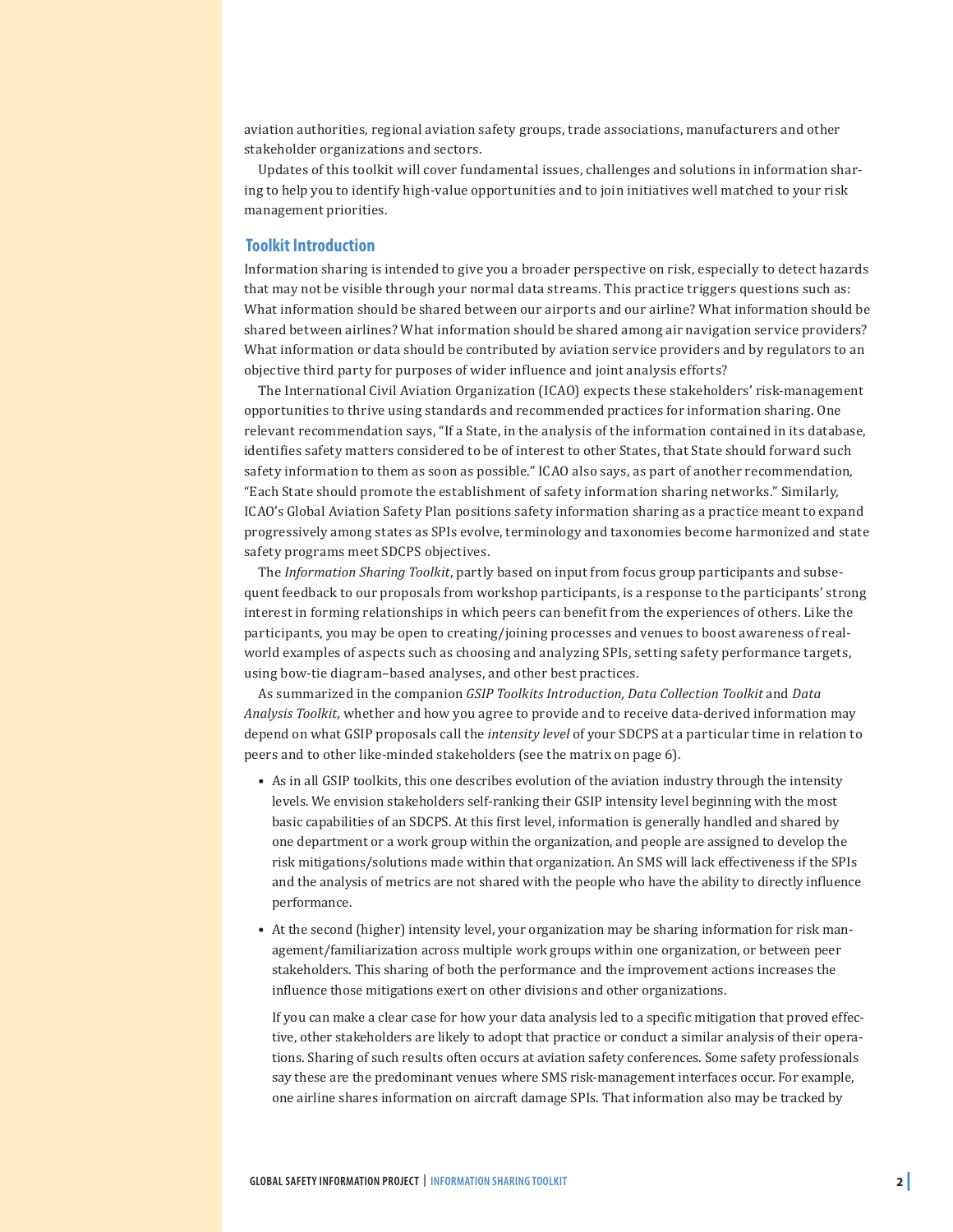several airports. At some point, these two aviation service providers also may exchange details of their results and actions related to their data analyses.

• At the third intensity level, stakeholders conduct data-derived information sharing across an entire organization, a geographic region or several sectors of the aviation industry to assure wide understanding of their methods and the implementation of related risk mitigations (e.g., peer to peer among stakeholders). This could be through structured or unstructured means. *Structured* refers to common definitions of performance calculations while *unstructured* means simply speaking to a specific risk study and explaining the results. At this level, any number of aviation service providers may share their SPI results and their stories of mitigation successes and remaining challenges.

The SPIs can be from a defined, standardized formula that all stakeholders adhere to separately under their own analysis programs. This offers at least a preliminary baseline view of performance for many service providers. Most often, this kind of information sharing is done with specific arrangements and is strictly confidential under agreements between the parties.

- At the fourth intensity level, your organization shares data-derived information within a category of aviation service providers and with civil aviation authorities to understand more about priority risks in the industry using the most sophisticated methodology, datasets/samples and risk mitigations.
- Quite often, parties under these agreements contract with a specialized information technology service to take raw data from many stakeholder organizations and to assemble key performance metrics throughout the industry. This enables the greatest degree of consistency for safety performance calculations. The approach also provides the most sophisticated capability for service providers to examine performance against a standardized — so-called "blind" (unbiased) — benchmark.

As a rule, this intensity level is possible only under strictest safety information protection agreements with equally strict governance and operating policies for its participants. At this level, key performance metrics — often those very close to inducing undesired aircraft states — can be fully examined. For example, data-derived information about loss of control–in flight precursors — such as aircraft overbank SPIs and approach-to-stall SPIs — can be understood by the industry across specific equipment and sectors of operation.

#### **Key Insights and Considerations**

As safety information sharing expands throughout the world, the analytical power of bow-tie diagram–based analyses likely will reveal trends and patterns that show up in nearly every accident category. By applying appropriate techniques summarized in our *Data Analysis Toolkit*, you can determine where additional collaborative work and information sharing are indicated. The bow-tie techniques encourage stakeholders to come together to contribute de-identified operational data relevant to the specific bow-tie diagram and accident paths. They also make clear how the involvement of multiple stakeholders makes it possible to collectively assume responsibility for all threats, barriers and recovery actions.

Watch for new examples of stakeholders' other best practices for information sharing as this website is updated.

Beliefs about safety information sharing can key off an assumption that if even more safety data were available for the stakeholder to analyze, the stakeholder automatically would be able to learn more. But we cannot count on scenarios in which such an increase in analytical power occurs immediately, or at all.

*I*nformation sharing so far has enabled stakeholders to accomplish or enhance SPIs and to review the following: SPI status against performance targets, actions for improved performance (to meet a target for an SPI), SPI status compared with other similar organizations and operations, pooling data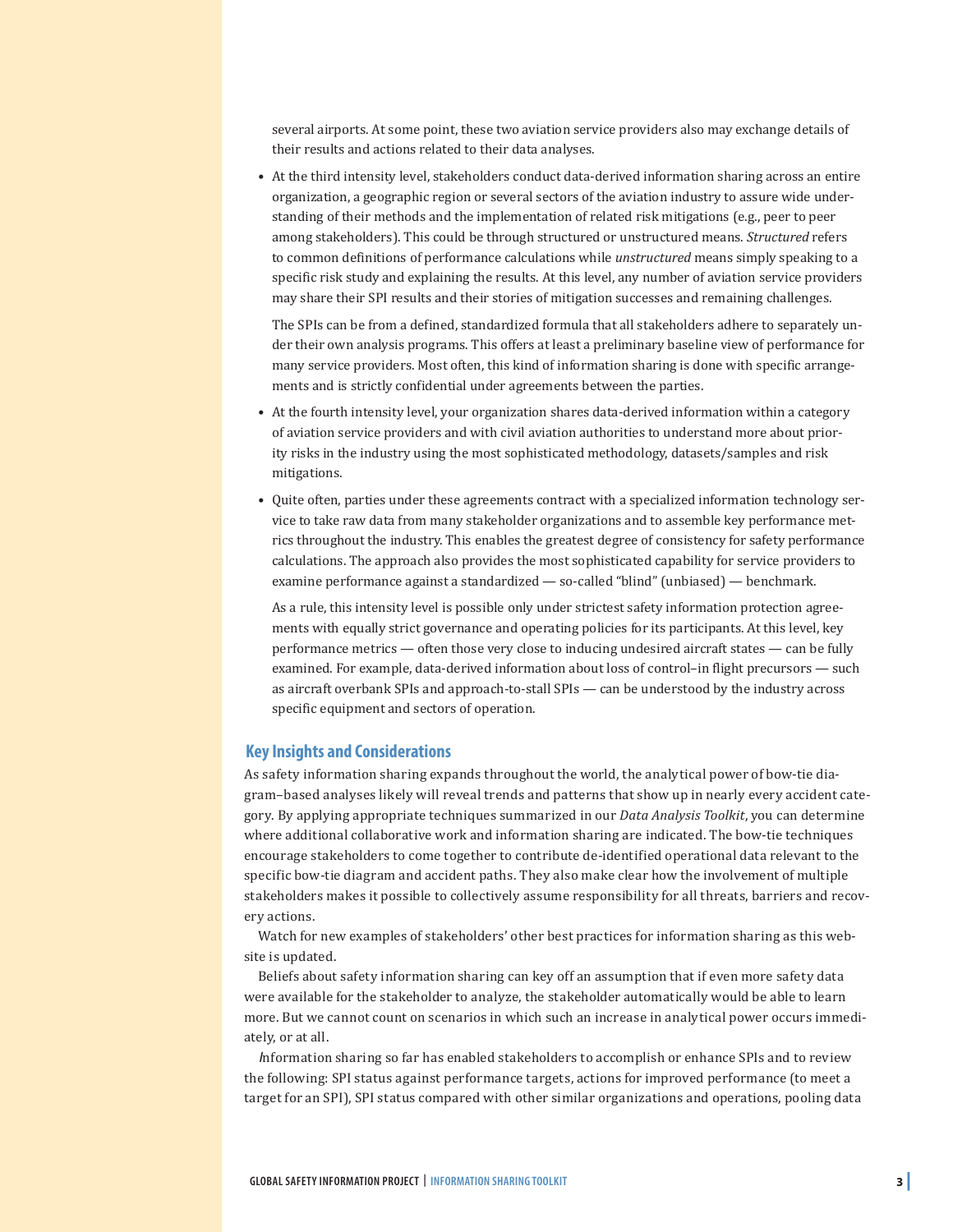with others for structured analysis, structured information exchange of risk data with other organizations, sharing data via components of a bow-tie diagram–based analysis, publishing lessons learned from outcomes of mitigation efforts, sharing from regulator to aviation service provider, sharing among peer aviation service providers, and sharing among business partners or industry sectors.

Looking toward the near future, stakeholders participating in GSIP express the following needs and expectations: guidelines on who should manage data sharing and aggregated data analysis; guidelines on what data should be shared and in what formats; and industry-wide education on the purpose of data sharing, what resultant information is currently shared, and how the data and information are being analyzed. They also seek advanced techniques for aggregate-data analyses — including how to set safety baselines (benchmarks) and how to extend compatible data sharing technologies and processes across state boundaries.

In the Pan America region, for example, the Foundation learned that de-identified data and analytical results (safety information) are being shared within aviation service providers, operator-to-operator, ANSP-to-ANSP and operator-to-regulator. Information sharing occurs through meetings, forums, exchange programs, airline alliances and programs of civil aviation authorities.

Standards exist for information sharing that outlines the data types, trends and statistics required from stakeholder groups. Some regulators are collecting and analyzing shared data and holding conferences in which their expert feedback is provided regarding the results of various analyses. Feedback is also provided to organizations about current legislation, associated benefits and recommendations for risk mitigation in this context. Nevertheless, the civil aviation regulators tend to have limited access to the data being collected by operators because SMS is not fully implemented throughout Pan America, they said, and regulators have difficulty validating the data and information they receive during information sharing.

The degree to which civil aviation authorities support or conduct data sharing varies greatly within world regions, GSIP focus group participants said in 2015. Some regulators support data sharing via their own audits or inspections of aviation service providers and via ICAO assessments of state safety oversight, while other regulators either cannot or will not promote data sharing. The latter may involve safety culture issues or stakeholder concerns about punitive uses during regulatory oversight. Such local limitations often affect openness to information sharing beyond national or regional borders, they said.

Over time, plans call for our *Information Sharing Toolkit* to add links (under this subtitle) to include detailed examples of international best practices in data-driven collaboration, including references to critically important factors in safety information protection.

We hope that your stories, presented anonymously, along with lessons learned and testimonials on this website, will convey the success-factor details involved in information sharing. Examples of the data-visualization aspects of information sharing also are being curated to show the latest ways that aggregated event data, event rates and correlations of findings across data streams increase everyone's understanding and inspire replication.

#### **Guidance Resources**

Regarding international expectations for safety data sharing in civil aviation, first check ICAO's standards and recommended practices, starting with Annex 19, *Safety Management.*

Some of ICAO's most relevant requirements and guidance to states regarding safety information sharing also provide valuable background for aviation service providers. These are in Annex 13, *Aircraft Accident and Incident Investigation*, in Annex 19 and in the *Code of Conduct on the Sharing and Use of Safety Information* (see Appendix E). Sources of data encompass public safety data (such as official reports of accident investigations and annual compilations of accident types, numbers, rates and trends), reportable occurrences, and safety program information (such as employee voluntary safety reports).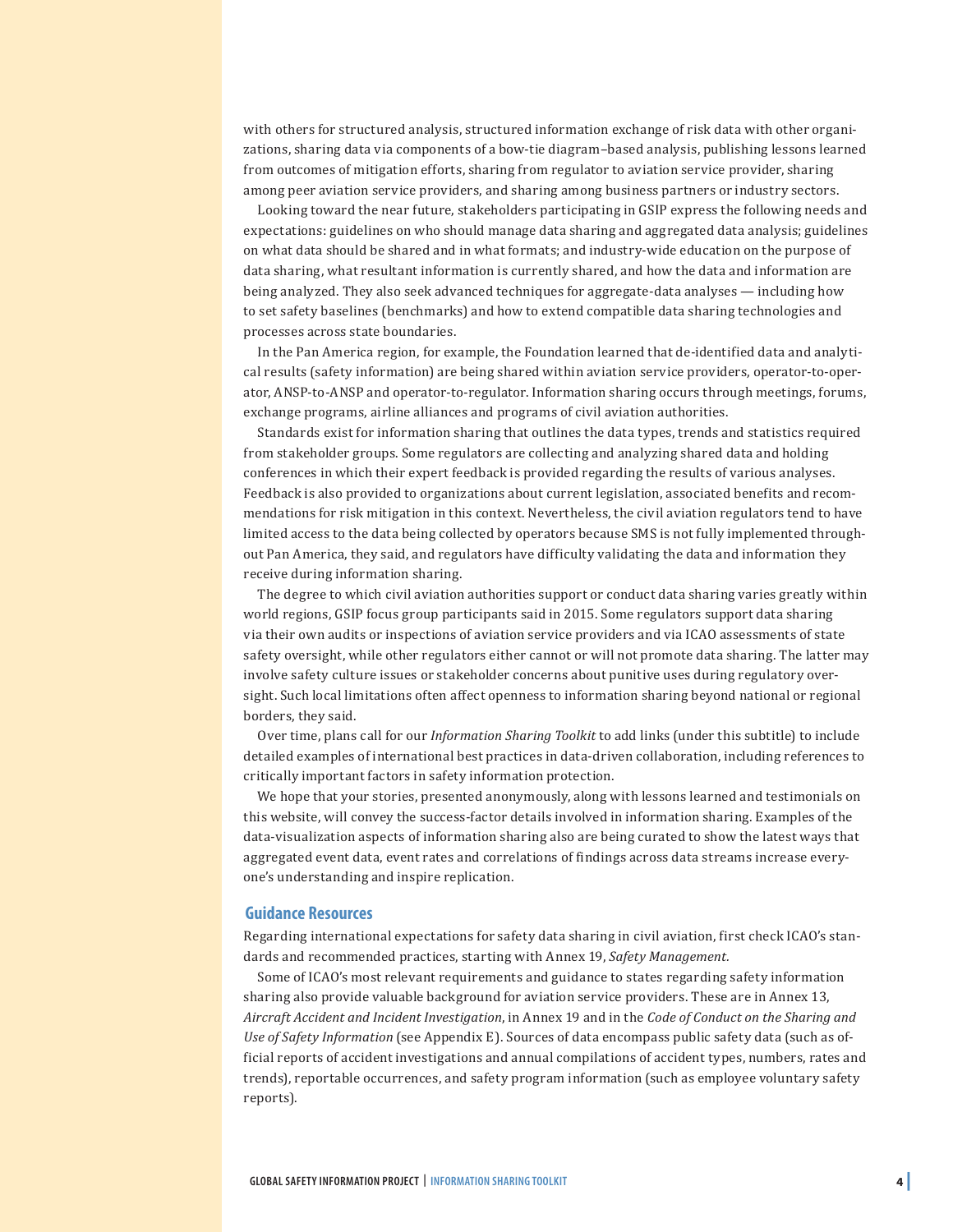Other sources of information about current and future information sharing practices are publications by the U.S. Federal Aviation Administration's (FAA's) Aviation Safety Information Analysis and Sharing (ASIAS) program. This is a prime example of a collaborative and confidential governmentindustry process designed to detect event probabilities that individual service providers could not detect by themselves. ASIAS has been designed to help stakeholders to think objectively about whether a risk discovered is acceptable or unacceptable (i.e., whether it requires new or enhanced mitigations). The process currently is being used, for example, to study events involving flight crews' flap misconfigurations for takeoff.

As one of the aviation industry's most-watched international programs, ASIAS has proved that it is possible to incentivize airlines to join very large and secure information exchanges that allow for continuous analysis, special studies and querying of data in a shared data pool (a massive network of networks). One benefit, as noted, has been that participants are exposed to new forms of data collection and analysis that otherwise would be invisible to individual organizations.

#### **Opportunities to Share**

From the outset of GSIP, Flight Safety Foundation has requested permission to curate and publish de-identified narratives about information sharing, drawing from experiences of other aviation safety organizations and professionals. We welcome you and fellow *Information Sharing Toolkit* website visitors to take advantage of this chance to advance and enrich the knowledge of your counterparts worldwide.

Others want to learn, for example, how you share/contribute de-identified, aggregated and other forms of information from flight data monitoring of routine operations, air traffic management safety data, aircraft maintenance and repair irregularities, internal accident/incident studies, audits/assessments, employee voluntary safety reporting systems and other confidential sources. Hundreds of GSIP participants and other individual stakeholders will appreciate the chance to learn from you and to share with you in return. GSIP will follow FAA-FSF confidentiality standards on vetting information if needed and protecting your privacy.